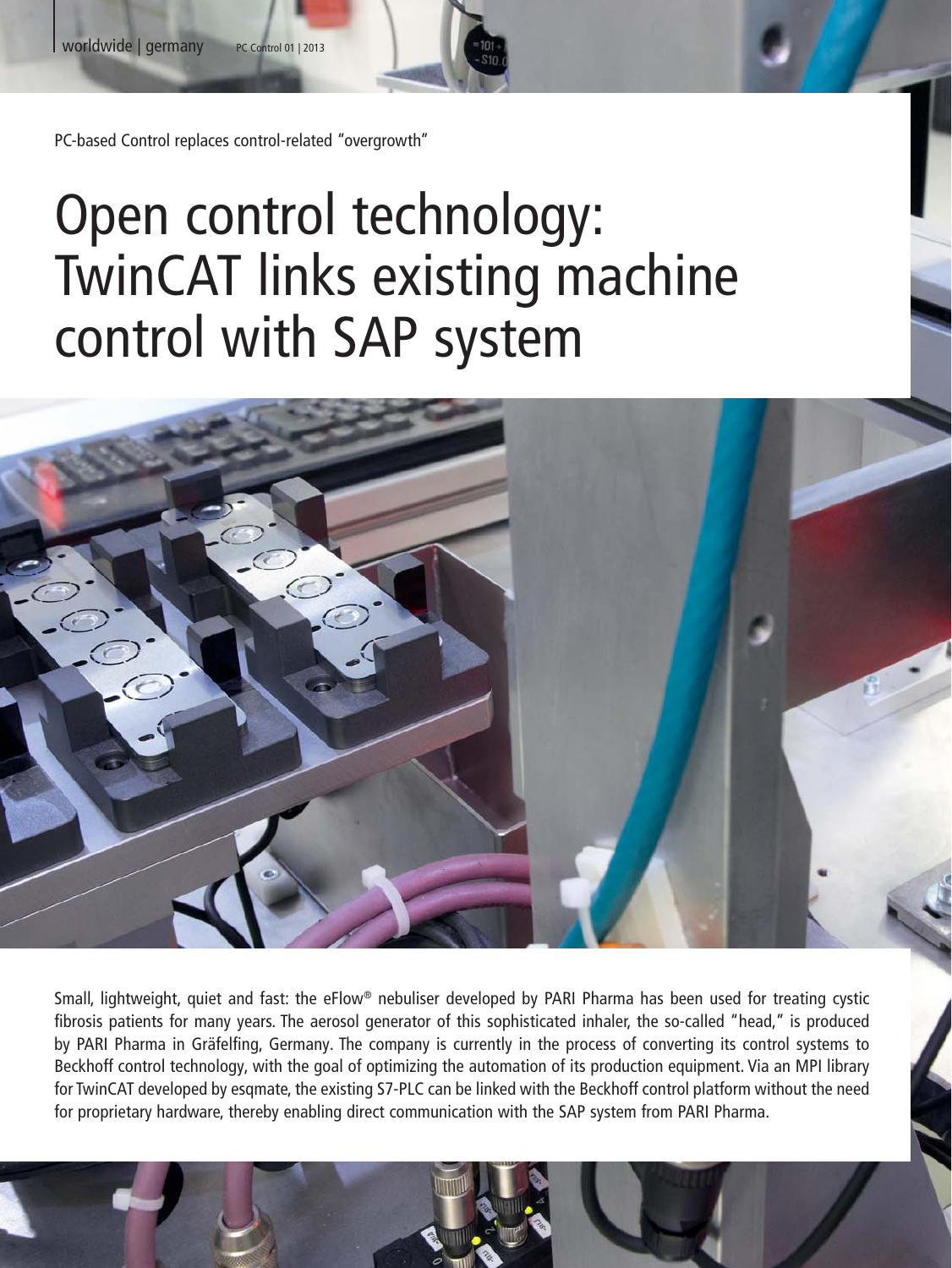



**The CX5020 Embedded PC from Beckhoff communicates directly with the S7 controller via the EL6731 PROFIBUS DP master terminal and the MPI software library. Only a PROFIBUS cable is required here, additional hardware is not necessary.**

PARI Pharma has maintained its reputation as a world-renowned specialist in respiratory therapy for over 100 years. Today the global company develops and produces advanced systems for inhalation therapy. The aerosol generator of the eFlow® system passes through no less than 12 production and testing stations. All manufacturing steps, including "flattening" and laser treatment of the membrane and packaging are quick, reliable and smooth.

# PC-based Control replaces control-related "overgrowth"

PARI Pharma started converting its systems to advanced, PC-based control from Beckhoff in 2011. "Before the changeover our technical infrastructure was somewhat inefficient," said Ronald Schmidt, Project Manager at PARI Pharma. A heterogeneous and very complex mix of control programs for the S7 PLC as well as PC programs in C++ and LabView made maintenance without specialized programming knowledge nearly impossible. In the event of a fault we therefore had to call in external specialists on a regular basis. Moreover, the old system was error-prone since it was not possible to integrate the system control with a database. The PC data determined from the PLC had to be entered manually in the databases for further processing.

**During this production step the 2D bar code of the membrane pad is read and subsequently processed by the CX5020. Tracking is only made possible by this identification step, which is coupled with direct access to the Oracle database. In this way each membrane in any machine can be unambiguously identified and the status determined. Only membranes with valid part status, which have passed error-free through all previous production steps, are processed further.**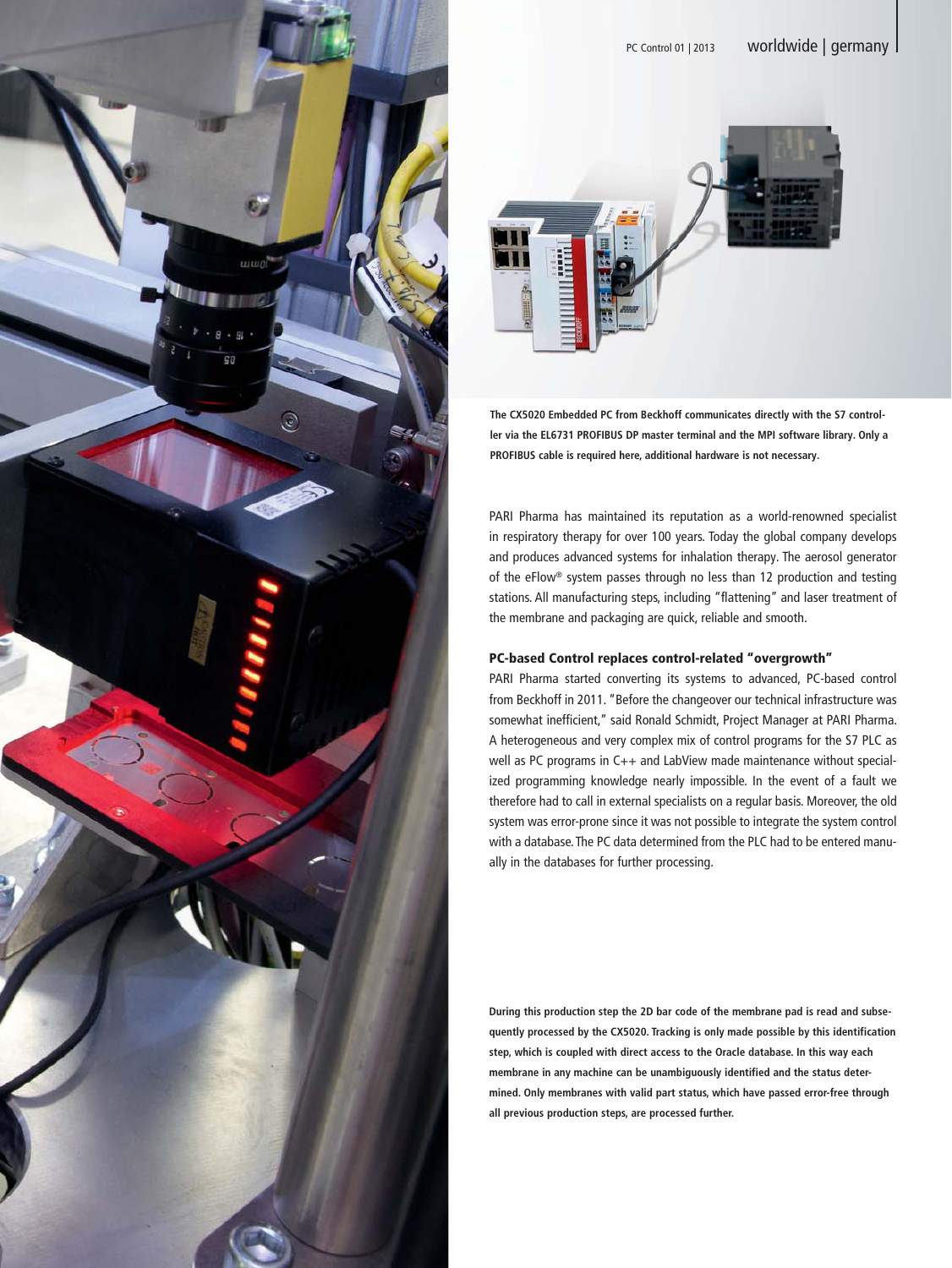

**From left to right: Raphik Shahmirian, distribution, Beckhoff Munich branch, Ronald Schmidt, project manager of PARI Pharma, and Markus Kräutner, managing director of esqmate.**

#### Intelligent integration via standard interfaces

Unambiguous, traceable parts management is a prerequisite for a complex production process, in which two separate machining operations are executed in one manufacturing cell. After the first production step the part is initially removed, processed further and subsequently returned to the machine for a further machining operation. To this end the parts must be scanned and identified before each production step. "For years we had been looking for a machine control system that is able to communicate directly with the databases," said Ronald Schmidt. In the end we chose the TwinCAT Database Server in conjunction with the EL6731 PROFIBUS master terminal for the EtherCAT Terminal system from Beckhoff. "However, we didn't want to and couldn't replace the old S7-PLC immediately during continuous operation. We were looking for an option to control it via the Beckhoff system without the need for proprietary hardware," said Ronald Schmidt.

## Software-based solution without additional hardware

The solution was provided by esqmate GmbH, based in Unterföhring near Munich. The company developed an MPI library for TwinCAT, which ensures that the Beckhoff controller can communicate directly with the old PLC via the

## MPI library for TwinCAT

The MPI library from esqmate for the first time enables interfacing of existing S7 solutions with a Beckhoff controller via an MPI interface without additional gateways. This means that proprietary PLC database solutions can be replaced with open Beckhoff hardware in conjunction with standard software products. A further benefit is the security offered by the solution: the software library communicates directly via the EtherCAT network of the machine and is therefore protected against virus attacks or other threats that could be transmitted through the corporate network.



# Standardization of the control architecture through PC-based control

A CX5020 Embedded PC from Beckhoff reads data from the S7 controller via the EtherCAT Terminal, links them with the new bar code system and sends them directly to an Oracle database or PARI Pharma's SAP system via the TwinCAT Database Server. In addition to reading and writing data, the TwinCAT Database Server also enables calling of "stored procedures". In these PARI Pharma stores command and instruction sequences for processing in the database. The procedure results are sent to the database server and are then available in the PLC again. The PLC code is simplified significantly through the option of executing procedures in the database.

PARI Pharma's intention was to retrofit all systems to utilize new Beckhoff control technology by the end of 2012: "We want to become faster and more flexible by standardizing and simplifying our control concept," said Ronald Schmidt.

A Beckhoff CP7902 Control Panel is used as the HMI. The interface was developed based on customer specifications and enables the operator to follow each process step exactly. Based on the scanned bar code the current production step is validated from the Oracle database, and the next required program is automatically started in the S7-PLC via the EL6731. System operators can log in conveniently and securely via an integrated RFID token.